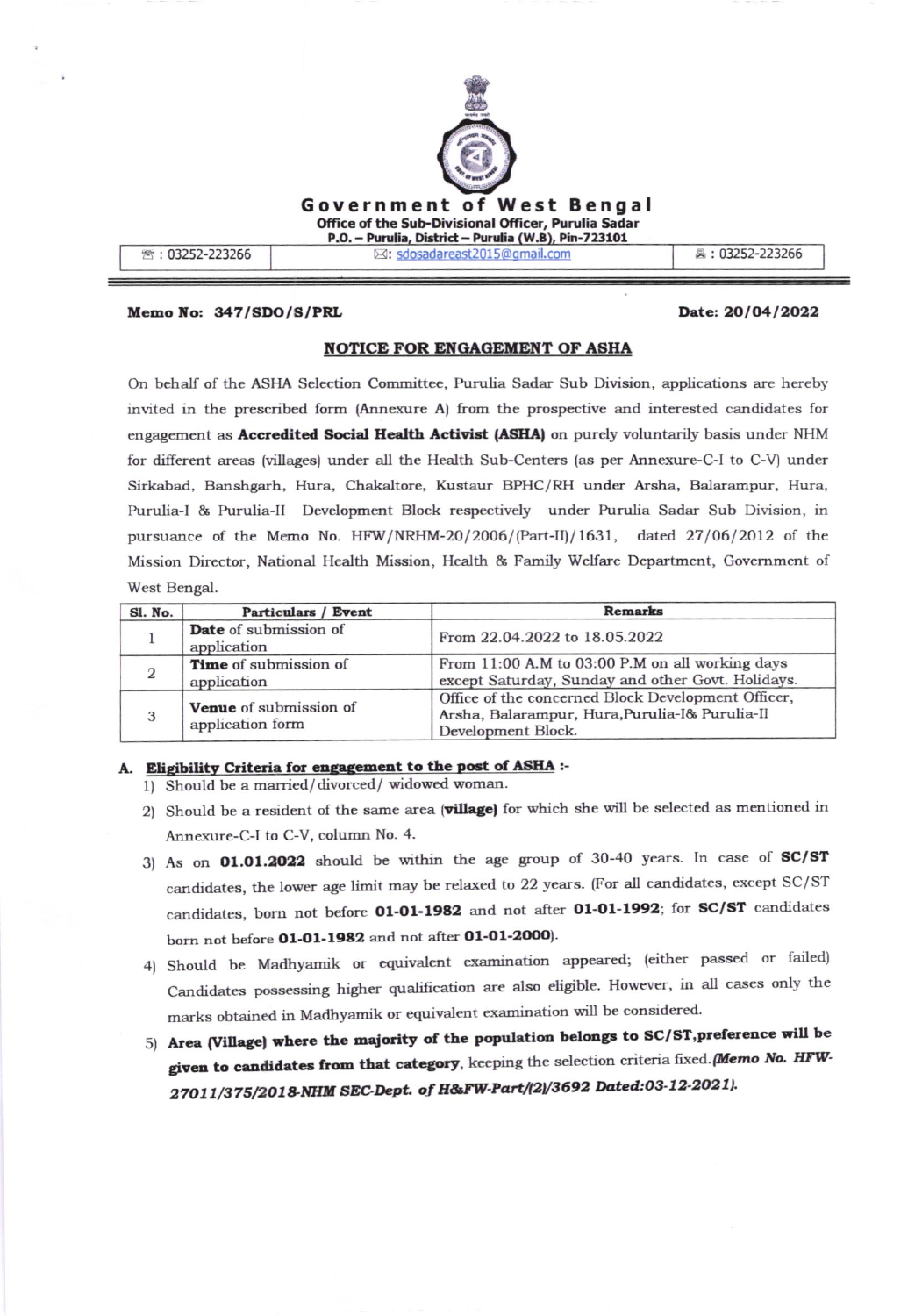6) Preference will be given to Grade I & Grade II SHG Members/ trained Dais/Link workers, keeping the selection criteria fixed.

#### B. How to apply: -

Prospective and interested candidates should fill up prescribed application form (Annexure-A) in her own hand writing with blue/black pen and enclose the following documents:

- Birth Certificate or Admit Card of Madhyamik or equivalent Examination (self-attested  $1)$ photocopy) as proof of age.
- Voters Identity Card (EPIC) and Ration Card (Self attested photocopy) as proof of local  $(2)$ residence.
- Mark sheet of Madhyamik or equivalent Examination (Self attested photocopy), even in case 3) of failure in exam.
- Self-Attested copy of Marriage Registration Certificate in case of married women or self- $4)$ attested copy of Decree of Divorce in case of Divorced women or self-attested copy of Death Certificate of Husband in case of widow.
- In case of above-mentioned Certificates are not available, Self-Declaration regarding marital  $5)$ status certified by (i) The E.A/Secretary and (ii) The Health Supervisor of concerned G.P in Annexure B.
- Self-Attested copy of Death Certificate of Husband for Widowed applicant.  $6)$
- If applicable, SC/ST Certificate from competent authority (Self attested photocopy).  $7)$
- If applicable, in case of Grade I & Grade II SHG Members certificate from BDO of concerned 8) Block and in case of trained Dais/Link workers, certificate form BMOH of concerned BPHC/RH has to be submitted along with application form.
- Two (02) copies of identical Passport size coloured photo, one for application form and  $9)$ another for Admit Card.
- 10) An envelope (Size: 23cm X 10cm) with postal stamp of Rs. 5/- affixed and the full postal address of the candidate written on the envelope.
- 11) The envelope containing the Application Form and enclosures should be superscripted as "APPLICATION FOR ENGAGEMENT AS ASHA, name of the sub-center applied for addressed to and to be submitted preferably by hand or via Speed Post or Registered Post to:

| The plock Development Officer |
|-------------------------------|
| Development Block.            |
|                               |
|                               |
|                               |
| Dist: Purulia, (W.B.)         |
|                               |

The Plack Bergleimant Officer

Page 2 of 5